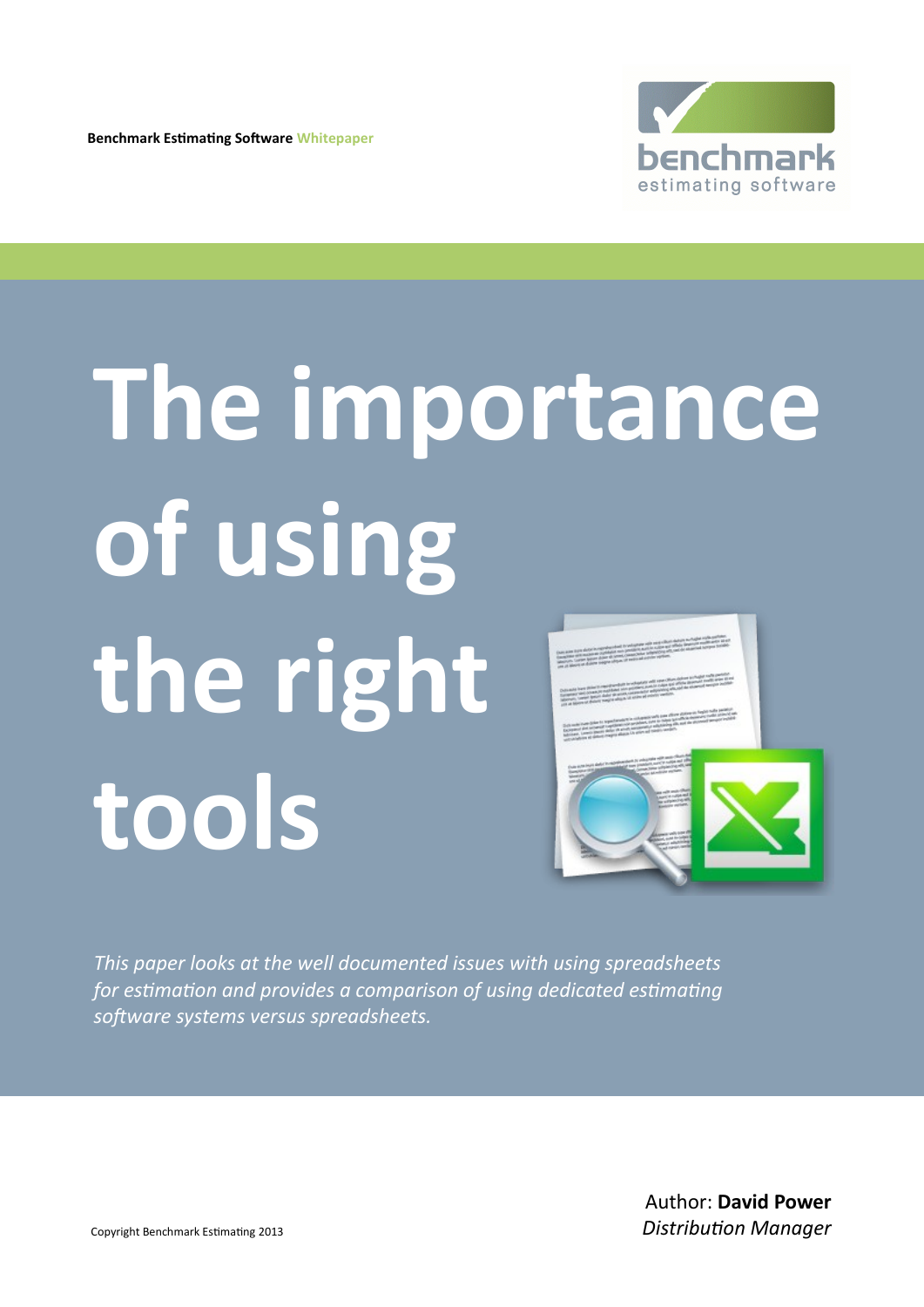# **Contents**

| Introduction                                    | 2 |
|-------------------------------------------------|---|
| Streamline your business                        | 2 |
| <b>Problems Associated with</b><br>Spreadsheets | 3 |
| Conclusions                                     |   |
| <b>Benchmark Estimating</b><br>Software         | 5 |
| Bibliography                                    |   |



**1.** Pratt, D. *Estimating software systems boost productivity and accuracy of estimating*: *Fundamentals of Construction Estimating* ISBN-10: 1439059640

# **Introduction**

By definition, an estimate is an approximate calculation. This inherently infers that there is a certain amount of risk involved with any estimate.

Your estimate for costs, effort or duration of any activity will affect the result, so the quality and detail of the information available when preparing an estimate is critical.

Few estimators fail because they lack technical knowledge. They fail, all too often simply because they lack control over the detail they need to do their job effectively and because they do not have access to the right tools for the job.

Using a software package for estimating can help you reduce your company's financial risk, whilst providing you with a range of other benefits, many of which may not be apparent at first<sup>1</sup>. This document highlights some of those benefits.

# **Streamline your business**

While there are many benefits to using computer spreadsheets for project estimation, a database driven estimating system offers businesses the ability to expand on the functionality of the spreadsheet while incorporating multiple additional processes and procedures into a single entry solution. This allows businesses to better streamline their operations and can help to reduce ongoing running costs, while increasing productivity and maximising the profit return on each individual project.

## Page 2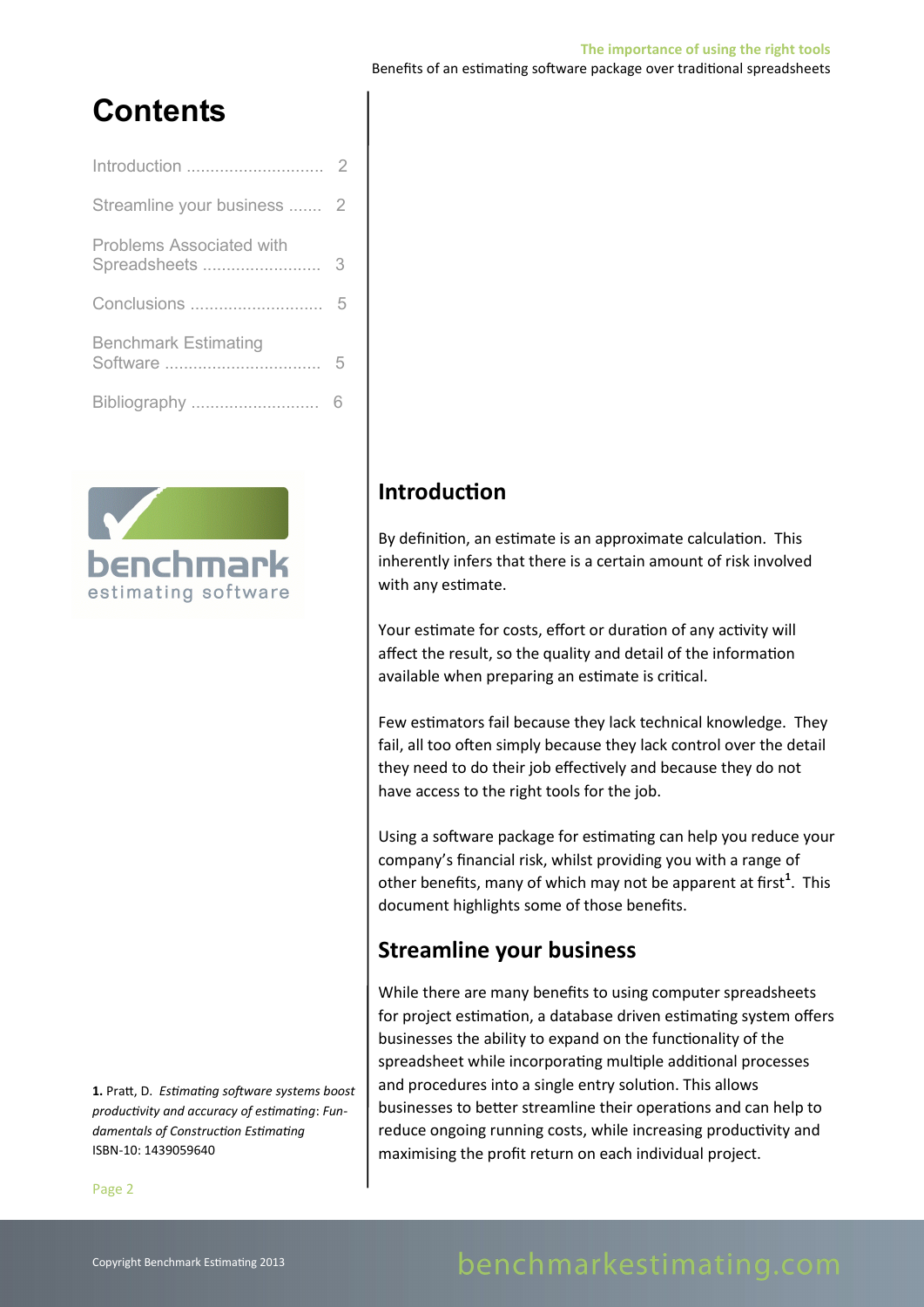

# **Problems Associated with Spreadsheets**

While spreadsheets are widely used for their powerful ability to generate estimates through the establishment of formulas and templates that can be used over and over, this often comes at a price.

## *Lack of Accountability*

Because you cannot easily track what has changed within a spreadsheet and by who it was changed, spreadsheets generally lack accountability. If a problem arises it can be more difficult to track and to rectify in an efficient and timely manner.

## *Narrow Focus*

Spreadsheets cannot provide you with a complete, 360 degree view of your project where all associated detail is available from single a dashboard.

A spreadsheet was never designed to help you manage leads, generate quotes and project manage schedule changes. While it is true that it is a powerful tool when associated data is static, in a real world environment, estimating has risks that are dynamic and these risks need to be considered when providing a cost effective and accurate estimate.

## *Errors Can be Hard to Identify*

Missing or incorrect formulas on a spreadsheet are not always easy to identify as all numbers on a spreadsheet look the same with or without formulas driving them. When numbers are changed and results are updated automatically, the formula driving the change is hidden from view. It is no wonder then that mistakes are made. Often a single mistake can be compounded by other errors elsewhere in the worksheet or workbook.

## *Spreadsheet Collaboration can be Difficult*

Spreadsheet collaboration can be a difficult task to manage. Most estimators are part of a project team and they need the ability to

*"We once sold Benchmark Estimating Software to a company who had discovered a \$250k error in a spreadsheet after submitting a tender, due to a hidden column. The IT Manager at the time told us that the flexibility of spreadsheets in estimating is their downfall."*

**Robert MacDonald CEO Benchmark Estimating Software**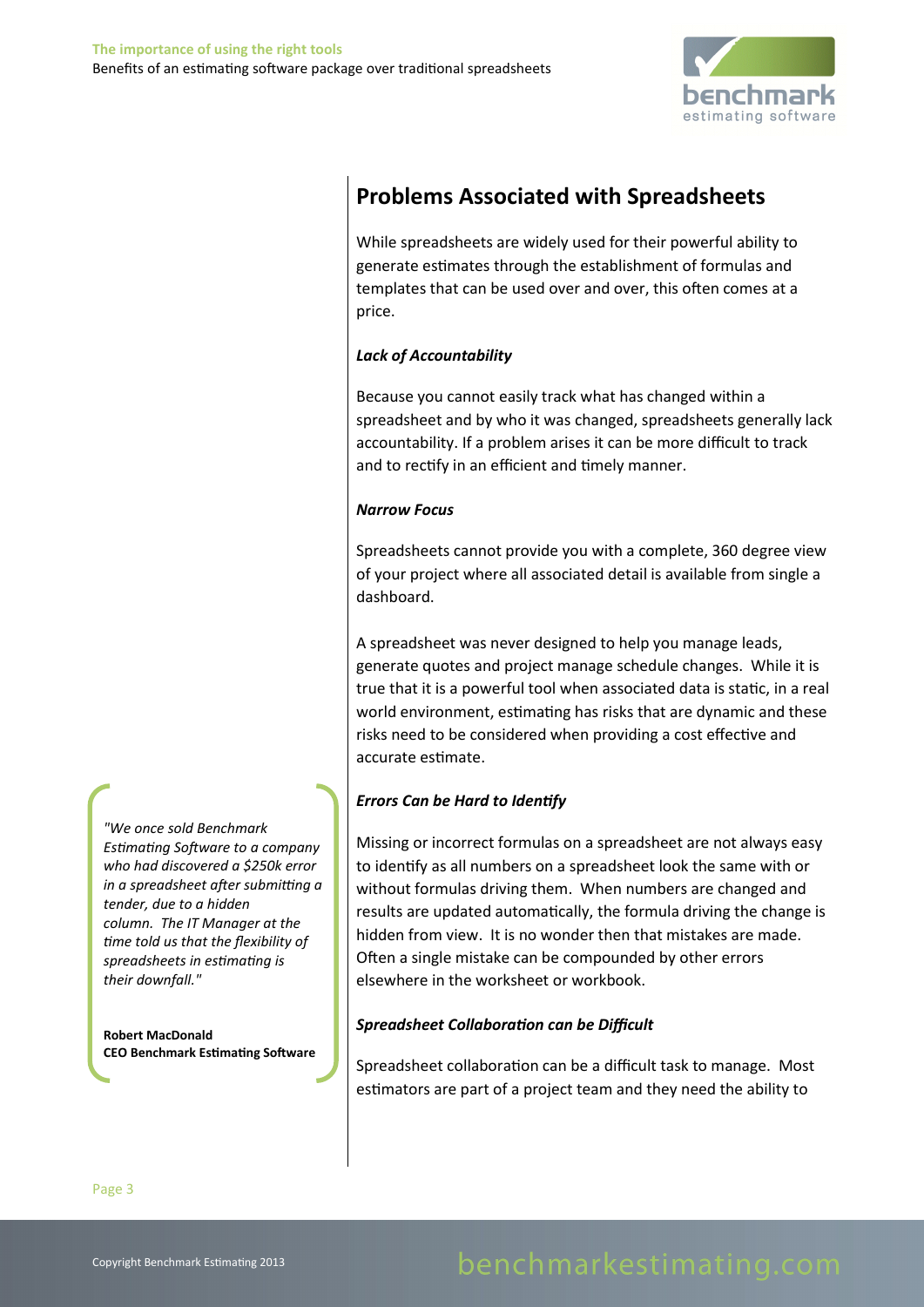

collaborate effectively. Estimating teams can benefit from a single tool that has a standard user interface delivering predictable results with inherent security and policy administration.

Furthermore, during the peer review process, the reviewer needs to be able to see the underlying source data, helping them understand how the estimate was formulated. In using an estimating software package specifically designed for this purpose, it is easy to view underlying data as the complete estimate is built using shared data libraries and applied standards for data entry.

#### *Consistency Issues*

For consistency in reporting, it is also important that data is correctly entered. Spreadsheets have limited functionality in managing this task, but by using appropriate software, entries can be validated against a set of rules (e.g. metres vs. metres squared). Estimating software delivers accurate reports while reducing your risk of error or omissions during data entry.

#### *Company Wide Issues*

From a company wide perspective, using spreadsheets throughout an organisation introduces other business issues that impact your company's ability to be competitive. Spreadsheets have a lack of auditing control measures in place and also have an inability to capture business intelligence, like who has provided the most input into a project. This makes it difficult to integrate estimating processes into other business information systems.

## *Training Can Be Difficult*

It can be difficult to train new employees within a corporation in the use of spreadsheets as each company may apply different standards when using spreadsheets for estimating.

# **Conclusions**

Spreadsheets are no doubt a useful business tool, however to ensure accurate project estimates, businesses should not underestimate the benefits of an estimating software package. Estimating software allows businesses to complete estimates with greater consistency

|                                                                  | <b>Spreadsheets</b> | <b>Estimating</b><br><b>Software</b> |
|------------------------------------------------------------------|---------------------|--------------------------------------|
| <b>Generates</b><br>estimates through<br>standard<br>templates & |                     |                                      |
| formulas                                                         |                     |                                      |
| <b>Automatically</b><br>tracks changes                           |                     |                                      |
| made by an                                                       | ×                   |                                      |
| individual                                                       |                     |                                      |
| Gives 360° view of                                               |                     |                                      |
| all project data                                                 | ×                   |                                      |
| <b>Errors easily</b>                                             |                     |                                      |
| identified &                                                     | x                   |                                      |
| <b>controlled</b>                                                |                     |                                      |
| Allows                                                           |                     |                                      |
| collaboration &                                                  | ×                   |                                      |
| peer review                                                      |                     |                                      |
| <b>Entries can be</b>                                            |                     |                                      |
| validated against a                                              |                     |                                      |
| set of rules                                                     |                     |                                      |
| <b>Accurate reports &amp;</b>                                    |                     |                                      |
| data audits                                                      |                     |                                      |
| <b>Captures business</b>                                         |                     |                                      |
| intelligence                                                     | ĸ                   |                                      |
| Seamless multi-                                                  |                     |                                      |
| project reporting                                                | x                   |                                      |
| Gives 360° view of                                               |                     |                                      |
| all quotes within<br>company                                     | ×                   |                                      |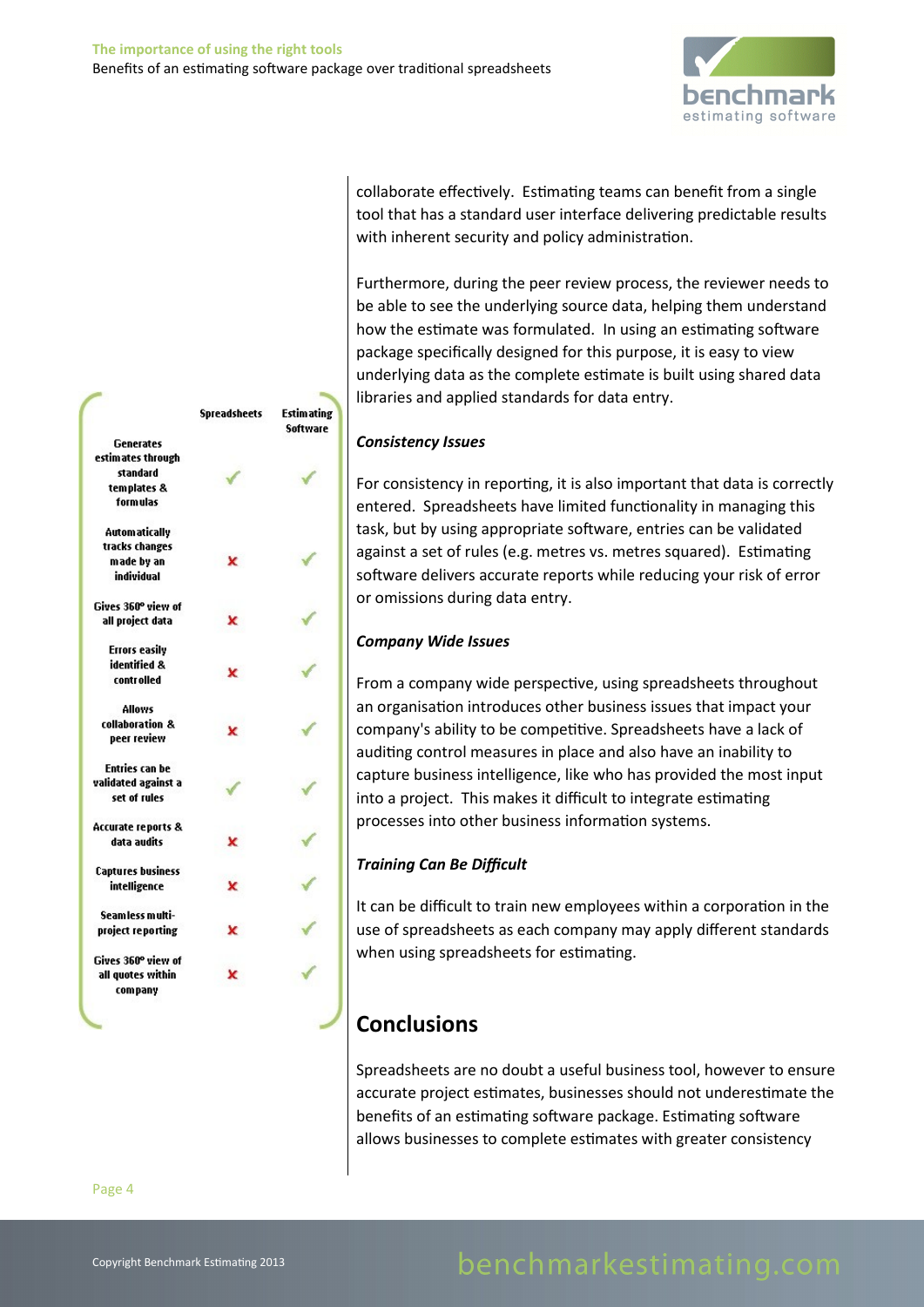

and accuracy and improve the efficiency of the overall estimating process.

Estimating software systems can keep track of labour costs, equipment and material costs as well as subcontractor costs in a central database that can be accessed by all staff members and give permissions depending on their position.

The benefits of producing an accurate estimate will flow through to other stages of the project life cycle including procurement, project management, right through to completion.

The integrated features of an estimating software package can help boost the professionalism of your company by cutting down on mistakes and errors within estimates and can reduce overall costs all while boosting productivity by eliminating repetitive tasks.

# **Benchmark Estimating Software**

Benchmark Estimating Software is an estimating package that streamlines and simplifies your estimating processes. With decades of estimating and construction experience, and 15 years of development by a team of innovative IT professionals, we've developed a unique estimating system.

Today Benchmark Estimating Software is used by over 1,500 users in different industries and multiple countries. We offer you an estimating system that is simple to use, powerful and flexible so it can help you price any type of project.

**Benchmark Estimating Software is used by the following types of clients:**

- Asphalt contractors
- Civil Engineering contractors
- Construction companies
- Consulting Engineers
- Consulting Estimators
- Drilling companies
- Facilities Maintenance companies
- Landscaping contractors
- Local Government bodies
- Manufacturing companies
- Mining companies
- Road contractors
- Road Authorities
- Water Authorities
- Water contractors

#### Page 5